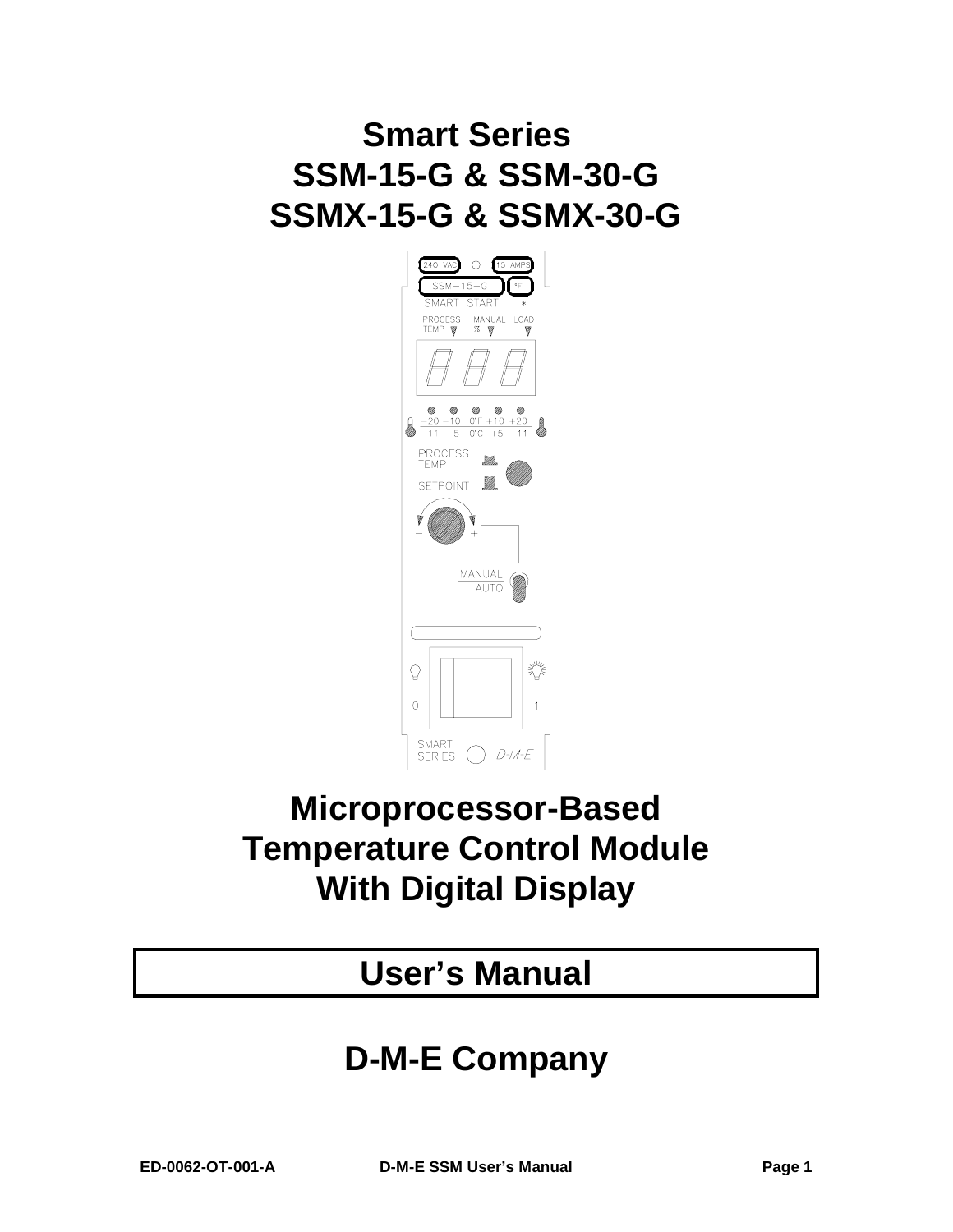## **D-M-E Standard Smart Series Microprocessor-Based Temperature Control Modules With Digital Display SSM-15-G, SSMX-15-G (15 AMP) & SSM-30-G, SSMX-30-G (30 AMP)**

## **GENERAL DESCRIPTION**

This new Smart Series® module combines today's electronics with D-M-E's keen sense for human engineering, making it the most user friendly controller on today's market. From its versatile, easy to read multifunction digital read-out to its unique Smart Start® heater dry out circuitry, it is indeed a module that is not only productive but instructive.

During start-up, the module's microprocessor analyzes all initial conditions and computes the amount of power required to uniformly raise the heater temperature from ambient to setpoint. After the start-up function, Smart Start<sup>®</sup> procedure automatically kicks in. This procedure uses predetermined power output levels to safely dry out any heater moisture, thereby prolonging heater life. When Smart Start<sup>®</sup> ends, the heater advances to setpoint and normal automatic operation takes over.

The multi-function digital read-out displays setpoint temperature (auto mode) or percentage of power (manual mode), and can provide a read-out of actual process temperature at the touch of a button. Diagnostics faults for open, reversed or shorted thermocouple are also displayed digitally, and the module automatically inhibits power to the heater load until such faults are corrected. The modules LED display indicators (located at the top right of each digit) show the mode of operation and serve to indicate when the read-out is displaying process temperature or percentage of power. The power to heater load LED doubles as a Smart Start<sup>®</sup> indicator by blinking during Smart Start. Five separate color-coded LED's located under the display, indicate temperature deviation and over/under temperature conditions at a glance.

### **OPERATION:**

**Automatic Mode:** The microprocessor maintains temperature using a closed loop PID control method. Closed loop means the unit continuously looks at the process temperature to determine whether or not to adjust the power delivered to the heater. With PID control, it anticipates the system characteristics to make accurate adjustments and correct for errors. "Fuzzy logic" is used to minimize overshoot on start ups and to prevent over and undershoots when changing setpoints.

**Manual Mode:** For open thermocouple or thermocouple failure, open loop-percent power is used. In manual mode, the microprocessor maintains a power level using an open loop power control method. Open loop means the process temperature is not used to determine whether or not adjustments should be made. This enables the user to continue production and override thermocouple wire breaks, short circuits, or lead reversal until the problem has been resolved. Manual mode overrides thermocouple break protection, reversed thermocouple, and any normal automatic modes.

**Smart Start®:** Smart Start® is automatic on start-up in the auto mode, and provides a linear ramp to set point for heater bake out. Smart Start<sup>®</sup> is complete when four minutes thirty seconds expire or when set point is reached, or when temperature exceeds 200°F.

**Power-Up:** Upon power-up, the unit retains the same set point and operation mode as when the unit was turned off.

**Input Fault:** Thermocouple break protection, and shorted or reversed thermocouple all override Smart Start<sup>®</sup> and normal modes. Output is inhibited.

## **FEATURES:**

- Fully self-tuning, fuzzy logic, microprocessor-based PID control
- ♦ High speed time proportioning power drive for reliable and precise control
- ♦ Zero crossing triac triggering for minimum RFI
- ♦ Automatic linear Smart Start® to prolong heater life
- ♦ Process temperature read-out operational even in manual mode as long as thermocouple (T/C) is intact
- ♦ Automatic T/C break protection and cold junction compensation
- ♦ High impedance potentiometric input allows long distance T/C wiring
- 100% solid state circuitry, no mechanical relays
- Completely self contained, no external output devices or power supplies required
- Fast acting fuses are provided on both sides of the AC line
- ♦ Electrically isolated with grounded front panel for operator safety
- Plug in design for module interchange ability
- ♦ Compatible with all 10 and 15 amp G-Series® and Smart Series® Main Frames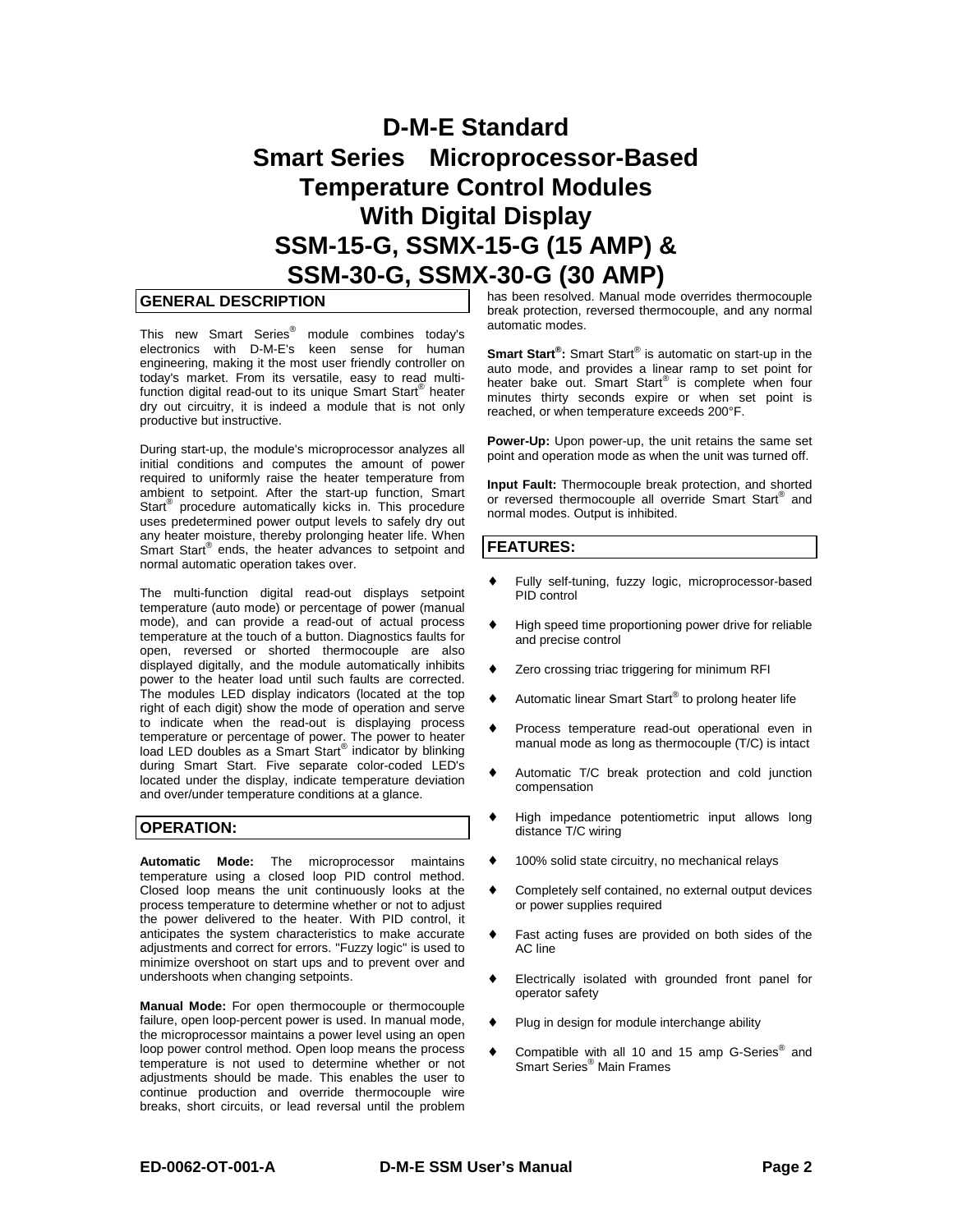

**Figure 1 - SSM Display**

## **PERFORMANCE SPECIFICATIONS:**

**Auto and Manual Control Modes:** Time proportioning

**Temperature Range:** Ambient to 999°F (537°C)

**Control Accuracy:** +/-1°F (0.5°C) dependent on the total thermal system

**Temperature Stability:** +/-0.5% of full scale over the ambient range of 32 to 120°F (0 to 50°C)

**Calibration Accuracy:** Better than 0.2% of full scale

**Cycle Time:** 0.33 seconds

**Power Response Time:** Less than 0.13 seconds

**Reset:** Automatically corrects reset to no more than +/-2°F (1°C) at all settings

**Manual Control:** Adjustable from 0-99%. Maintains output power to within 1% of setting

**Advanced Diagnostics Indicators:** LEDs and 3-digit, 7 segment display

**Smart Start<sup>®</sup> (SS):** Linear ramp from initial temperature to setpoint

**SS Duration:** 4 1/2 minutes

### **SS Override Temperature:** 200°F (93°C)

#### **Operational Mode Priority:**

- SS precedes auto mode
- Thermocouple (T/C) break overrides SS and Auto modes
- Reversed or shorted T/C overrides SS and Auto modes
- Manual control overrides T/C break, reversed T/C and Auto modes
- The output is inhibited during all fault conditions in automatic mode

## **DIAGNOSTICS: (See figure 1)**

The SSM® diagnostics automatically alert the user to a fault condition.

• Shorted thermocouple displays flashing **Sho** in the auto mode (output inhibited), or is on steady in the manual mode when reading process temperature.

◊ **Troubleshooting-**

- Check for damage to the thermocouple lead wire. Also, check for bare, twisted or pinched leads, or excessive distance between the heater and thermocouple.
- Open thermocouple indicated by **oPE** flashing while in the auto mode (output inhibited), or on steady in the manual mode when reading process temperature.
	- ◊ **Troubleshooting-**
		- Check the thermocouple connections and wires for broken leads or check for damage to the sensor.
- Reversed thermocouple displays flashing **bAC** while in the auto mode (output inhibited), or on steady in the manual mode when reading process temperature.
	- ◊ **Troubleshooting-**
		- Check thermocouple wiring for reversed leads.
- Over/Under temperature. The red deviation LED on the left, flashes when the process temperature is below set point by 40°F or more. The red deviation LED on the right flashes when the process is above set point by 40°F or more.
	- ◊ **Troubleshooting-**
		- Check for:

Under temperature; heater failure, low line voltage, t/c problem. Over temperature;

output failure, shorted triac, interacting zones.

## **INPUT SPECIFICATIONS:**

**Thermocouple (T/C) Sensor:** Type "J", grounded or ungrounded

**External T/C Resistance:** High impedance potentiometric input allows long distance T/C wiring

**T/C Isolation:** Isolated by control circuit power supply.

**Cold Junction Compensation:** Automatic, better than 0.02°F/°F (0.01°C/°C)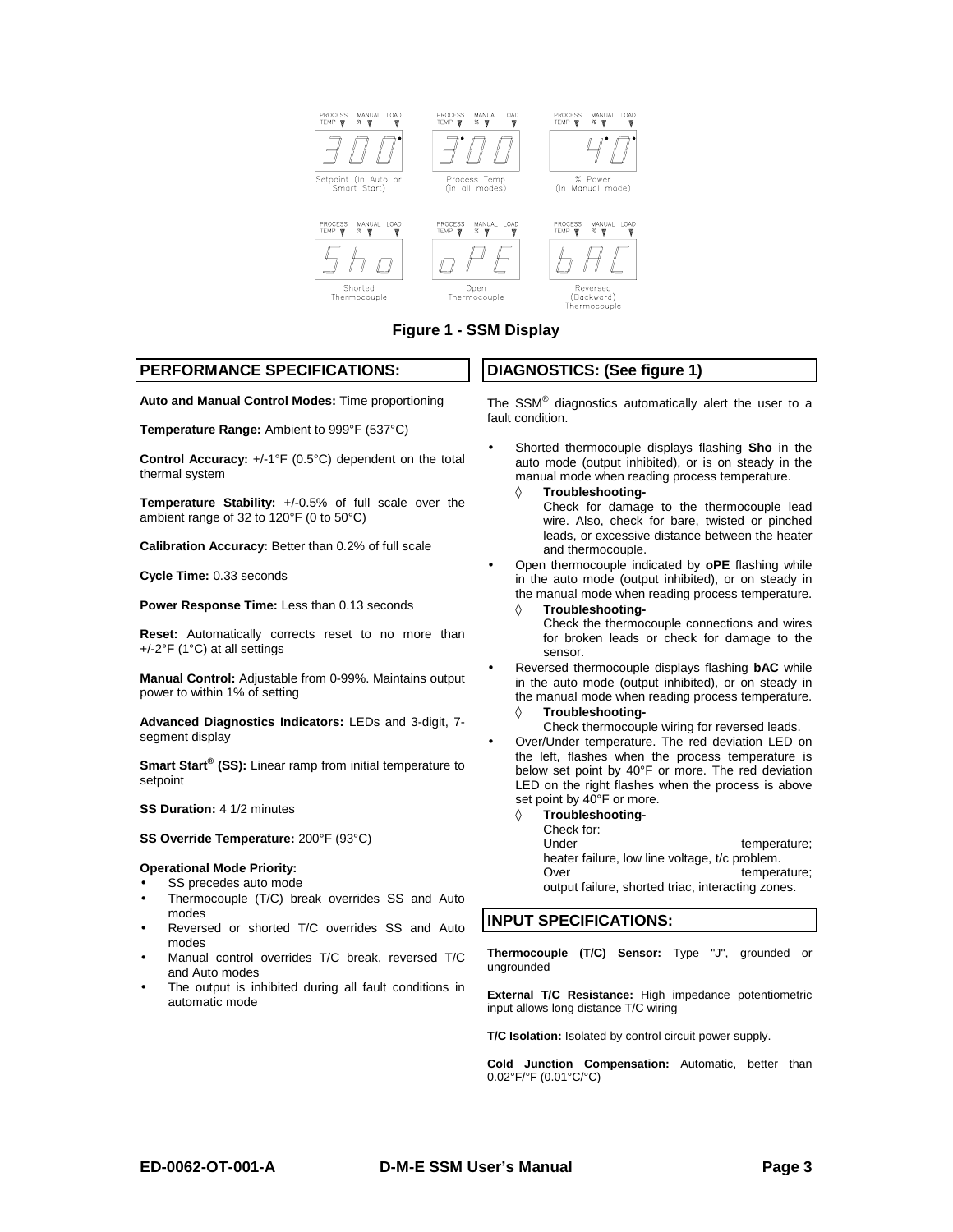**T/C Break Protection:** Automatically inhibits power to heater in automatic mode

**Reversed T/C Protection:** Automatically inhibits power to heater in automatic mode

**Shorted T/C Protection:** Automatically inhibits power to heater in automatic mode

**Input Type:** Potentiometric

**Input Impedance:** 22 Megohms

**Input Protection:** Diode clamp, RC filter

**Input Amplifier Stability:** 0.02°F/°F (0.01°C/°C)

**Input Dynamic Range:** 1000°F (550°C)

**Common Mode Rejection Ratio:** Greater than 100 db

**Power Supply Rejection Ratio:** Greater than 90 db

## **OUTPUT SPECIFICATIONS:**

#### **Voltage/Power Capability:**

**15 AMP:** 240 VAC nominal, single phase. 120 VAC available, 3600 watts @240 VAC (1800 watts @120 VAC) **30 AMP:** 240 VAC nominal, single phase. 7200 watts @240 VAC (3600 watts @120 VAC)

**Output Drive:** Internal solid state triac, triggered by zero AC crossing pulses

#### **Overload Protection:**

**15 AMP:**Fuses are provided on both sides of AC line **30 AMP:** Fast acting circuit breaker.

**Transient Protection:** dv/dt and transient pulse suppression included

**Power Line Isolation:** Optically and transformer isolated from AC lines. Isolation voltage is greater that 2500 volts

## **FRONT PANEL CONTROLS AND INDICATORS: (See figure 2)**

**1. DIGITAL LED MULTI-FUNCTION DISPLAY & DISPLAY MODE INDICATORS** (Located in the display at the top right of each digit): (3) 7-segment LEDs, 0.5 inch digital displays, indicate the conditions shown above, and displays either process temperature, setpoint temperature (auto), or % power (manual) and advanced diagnostics. Load LED indicates that power is being supplied to the heater (blinks during Smart Start<sup>®</sup>).

**Manual Control Indicator:** LED in display window illuminates

**Process Temp Indicator:** LED in display window illuminates

**Shorted Thermocouple (T/C) Indicator:** Digital display (Sho) alternates with normal display

**Open T/C Indicator:** Digital display (oPE) alternates with normal display

**Reversed (Backward) T/C Indicator:** Digital display (bAC) alternates with normal display



**Figure 2 - SSM-15-G Module**

*Note: SSM-30-G module is twice as wide as above; has circuit breaker instead of item 6.*

**2. TEMPERATURE DEVIATION LIGHTS:** Indicate amount of deviation from setpoint temperature. Outer lights blink when extreme over or under temperature conditions (+/- 40°F) exist.

**Temperature Deviation Indicators:** Five separate LEDs: +/-20°F/11°C=(Red), +/-10°F/5°C=(Yellow),

0°F/0°C=(Green)

**3. VIEW PROCESS TEMP BUTTON:** Depress to show process temp on display. Release to return display to setpoint (in Auto mode) or % power (in Manual mode).

**4. SETPOINT / % POWER ADJUSTMENT KNOB:** Precision 10 turn potentiometer adjusts setpoint (Auto) or % power (Manual). Auto (Setpoint) Control: Precision 10 turn potentiometer. Range: 0 to 999°F (0 to 537°C) Resolution: 1°F (1°C)

**Manual (% Power) Control:** Precision 10 turn potentiometer.

**Digital display indication Range:** 0 to 99%

**5. AUTO/MANUAL SWITCH:** Toggle switch, selects automatic (setpoint temp) or manual (% power) control mode.

**6. POWER ON/OFF SWITCH:** Controls AC power to module. 16 amp rocker switch, UL, CSA, VDE approved. SSM-30-G has a high speed circuit breaker instead, UL, VDE, CSA approved.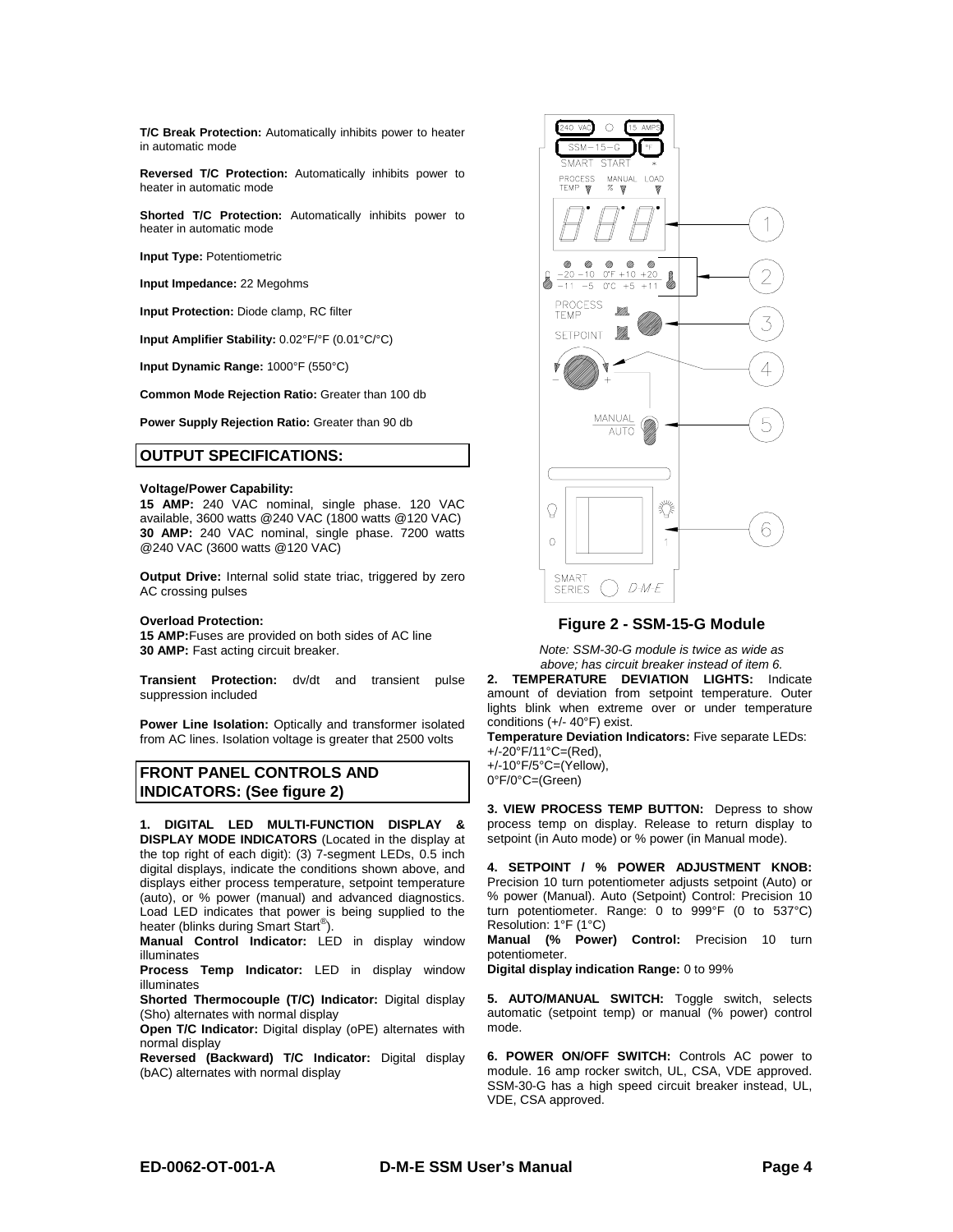## **ELECTRICAL POWER SPECIFICATIONS:**

**Input Voltage:** 240/120 VAC +10% -20%

**Frequency:** 50/60 Hz

**DC Power Supplies:** Internally generated, regulated and compensated

**Module power usage:** Less than 5 watts, excluding load

#### **Dimensions:**

**15 AMP:** 2"W x 7"H x 7 1/2"D (5.08 x 17.78 x 19.05cm) **30 AMP:** 4"W x 7"H x 7 1/2"D (10.06 x 17.78 x 19.05cm)

**NOTE:** Standard (240 VAC) modules are compatible with main frames wired for either 240 VAC three phase (standard or 240 VAC single phase). Use SSM-15-G1 for 120 VAC operation.

**FUSE REQUIREMENTS:** (2) ABC-15 fuses (Note: (2) spare fuses included with module). Applies to SSM-15-G only.

## **CALIBRATION PROCEDURE**

1. Insert controller into the calibration jig and turn power on.

2. Set the simulation temperature to 200 degrees F.

3. Adjust the OFFSET trimpot, R13, to read 200 degrees on the display.

4. Set the simulation temperature to 800 degrees F.

5. Adjust the SLOPE (GAIN) trimpot, R17, to read 800 degrees on the display.

6. Repeat steps 2 through 5 until no further trimpot adjustment is needed.

7. Turn power off and remove from calibration fixture.

## **RETURN POLICY:**

The D-M-E<sup>®</sup> SSM<sup>®</sup> modules are warranted for 1 year parts and labor, excluding fuses. Contact D-M-E Customer Service for return authorization for repairs or warranties. Replacement parts are also available through the Customer Service Department.

### **D-M-E Customer Service**

In U.S., West Coast: 1-213-263-9261 Elsewhere in U.S.: 1-800-626-6653<br>In Canada: 1-416-677-6370

In Canada: 1-416-677-6370

### **SERVICE CENTER U.S.A**

D-M-E WORLD HEADQUARTERS 29111 STEPHENSON HIGHWAY MADISON HEIGHTS, MICHIGAN 48071 TELEFAX: (810)398-6174

G-Series®, Smart Series®, Smart Start®, and D-M-E® are all registered trademarks of D-M-E Company.

## **REPLACEMENT PARTS LIST**

| To meet warranty requirements, use only DME <sup>®</sup> parts. |                |  |
|-----------------------------------------------------------------|----------------|--|
| Q7, Triac, 40 Amp, 600 Volt, Q6040P                             | Q6040P         |  |
| S1. Power Rocker Switch.                                        | RPM0008        |  |
| 16 Amp, 250 VAC                                                 |                |  |
| T1, Transformer, 240/120 Volt,                                  | <b>RPM0009</b> |  |
| DST-4-16                                                        |                |  |
| F1, F2, Fuse, 15 Amp, 250 Volt                                  | ABC15          |  |
| U5, Triac Driver, MOC3041                                       | RPM0010        |  |
| U4, Microprocessor                                              | SSM0001        |  |
| (DME proprietary software)                                      |                |  |
| U6, U7, Optocoupler, 4N26                                       | RPM0012        |  |
| U2, Operational Amplifier, LM324                                | RPM0013        |  |
| U8, Operational Amplifier, OP07                                 | <b>RPM0014</b> |  |
| R23. Potentiometer, 10K.                                        | RPM0015        |  |
| 3590S-001-103                                                   |                |  |

## **COMMUNICATION CONNECTOR COMPATIBILITY:**

The Communication Connector strip in your mainframe communicates to all the other modules in the rack. If the communications connector in your mainframe has pins 3 & 4 missing, you must order a new communication strip from D-M-E to allow the alarm feature in this module to function properly with the TAS-05-02 module. It will not work without these pins installed.

 $\bigcirc$ 4 **NOTICE HANDROOM** PINS 3 & 4 ARE NOT **INSERTED**  $\circ$ 

**Figure 4 - Communications Connector Not Compatible**

The SSM-15-G and the SSM-30-G modules are also compatible with a previous special order alarm module known as a TAF-15-G.

## **EUROPEAN CONFORMITY (CE) REQUIREMENTS:**

This module is shipped with a 3MM x 10MM screw that is used to secure the module to a mainframe for the purpose of satisfying CE requirements. When the module is screwed down securely, this module is considered to be CE certified (compliant). **NEVER REMOVE OR INSERT MODULES WHEN MAINFRAME CIRCUIT BREAKER IS ON.**



**Figure 3 - European Conformity (CE) Requirement**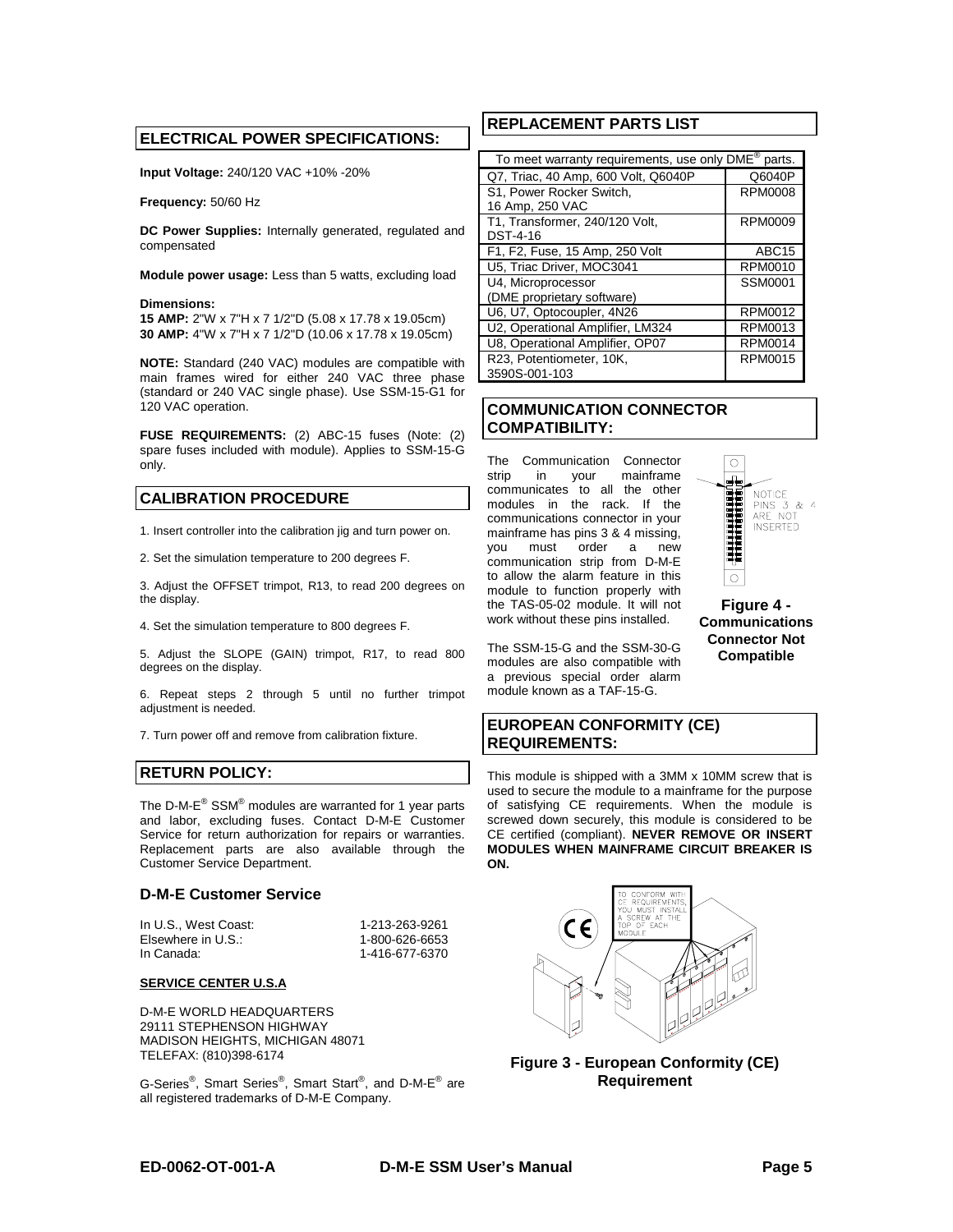

**Figure 5 - Component Layout, SSM main board**